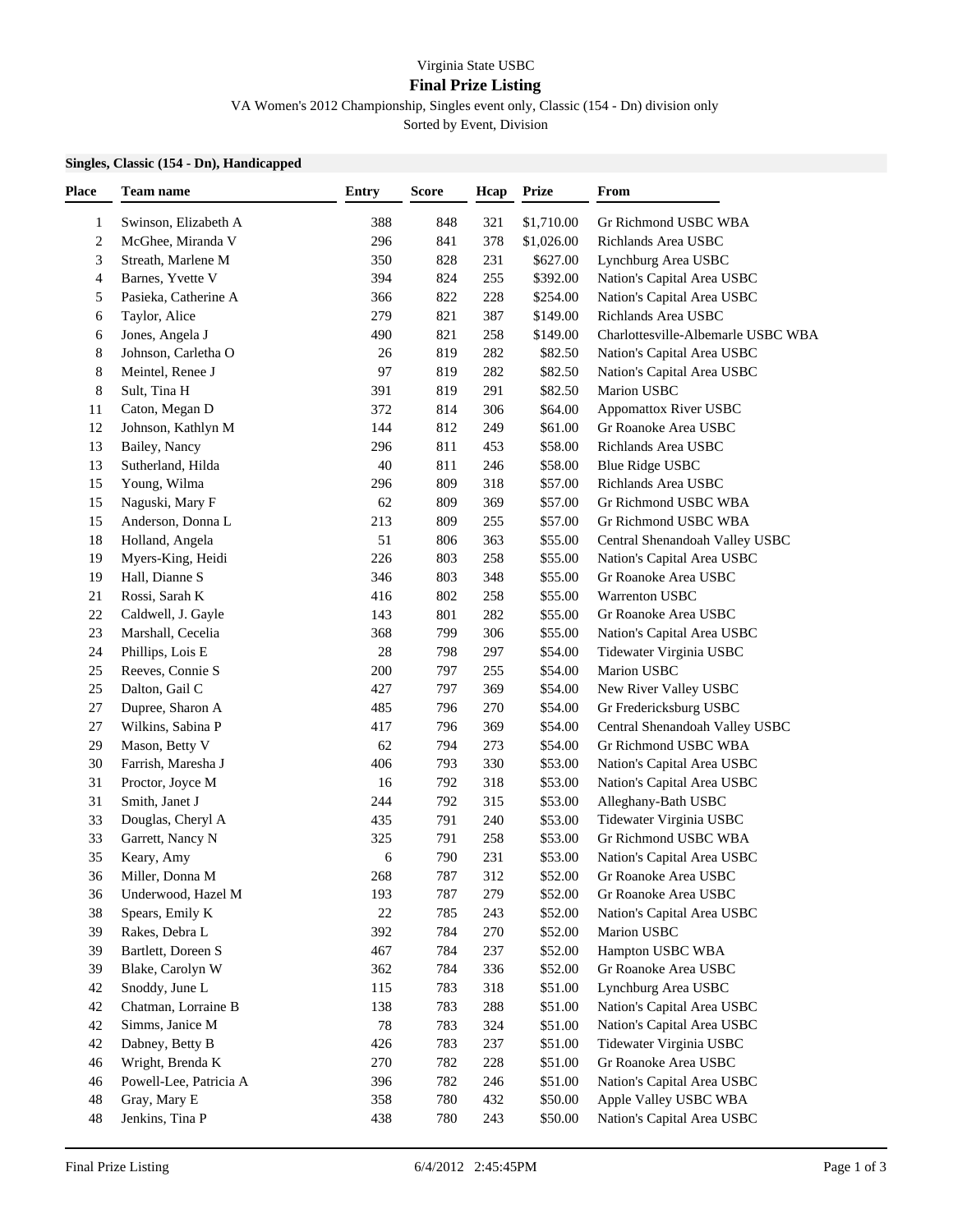| 50  | Ellis, Monica W        | 81  | 778 | 270 | \$50.00 | Nation's Capital Area USBC         |
|-----|------------------------|-----|-----|-----|---------|------------------------------------|
| 50  | Cole, Letitia G        | 19  | 778 | 297 | \$50.00 | Nation's Capital Area USBC         |
| 52  | Harper, Yvonne         | 431 | 777 | 234 | \$49.50 | Hampton USBC WBA                   |
| 52  | Enochs, Pamela D       | 342 | 777 | 267 | \$49.50 | Lynchburg Area USBC                |
| 52  | Stalnaker, Denise C    | 178 | 777 | 279 | \$49.50 | Nation's Capital Area USBC         |
| 52  | McCraw, Phyllis R      | 270 | 777 | 339 | \$49.50 | Gr Roanoke Area USBC               |
| 56  | Gholson, Janice        | 230 | 775 | 237 | \$49.00 | <b>Appomattox River USBC</b>       |
| 57  | Kelly, Jacqueline F    | 39  | 774 | 258 | \$49.00 | Nation's Capital Area USBC         |
| 57  | Bumgardner, Joan M     | 44  | 774 | 258 | \$49.00 | Central Shenandoah Valley USBC     |
| 57  | Foshay, Megan L        | 302 | 774 | 306 | \$49.00 | Nation's Capital Area USBC         |
| 60  | McNeil, Sharon G       | 378 | 773 | 234 | \$48.00 | Nation's Capital Area USBC         |
| 61  | Earl-Diehl, Juanita M  | 81  | 771 | 273 | \$48.00 | Nation's Capital Area USBC         |
| 61  | Smith, Dorothy E       | 294 | 771 | 327 | \$48.00 | Nation's Capital Area USBC         |
| 61  | Lightfoot, Paulette J  | 305 | 771 | 279 | \$48.00 | Gr Richmond USBC WBA               |
| 61  | Hash, Peggy M          | 391 | 771 | 297 | \$48.00 | Marion USBC                        |
| 65  | Johnson, Mary J        | 285 | 770 | 267 | \$48.00 | Nation's Capital Area USBC         |
|     |                        |     |     |     |         | Nation's Capital Area USBC         |
| 65  | Harrell, Jannie B      | 293 | 770 | 300 | \$48.00 |                                    |
| 67  | Robinson, Susan A      | 212 | 769 | 279 | \$47.00 | Alleghany-Bath USBC                |
| 67  | Hambright, Doris T     | 115 | 769 | 336 | \$47.00 | Lynchburg Area USBC                |
| 69  | Bracy, Marsha G        | 14  | 768 | 276 | \$47.00 | Nation's Capital Area USBC         |
| 69  | DeLawder, Karen D      | 126 | 768 | 237 | \$47.00 | Nation's Capital Area USBC         |
| 69  | Smith, Marchel         | 226 | 768 | 237 | \$47.00 | Nation's Capital Area USBC         |
| 72  | Smith, Victoria L      | 160 | 766 | 270 | \$47.00 | Hampton USBC WBA                   |
| 73  | Smestad, Kathy J       | 425 | 765 | 258 | \$46.00 | Alleghany-Bath USBC                |
| 73  | Bozick, Rita A         | 147 | 765 | 480 | \$46.00 | Gr Fredericksburg USBC             |
| 73  | Yeldell, Ovella Y      | 248 | 765 | 228 | \$46.00 | Nation's Capital Area USBC         |
| 73  | Rentfrow, Lisa E       | 267 | 765 | 324 | \$46.00 | Gr Roanoke Area USBC               |
| 73  | Harmon, Lucille D      | 275 | 765 | 342 | \$46.00 | <b>Appomattox River USBC</b>       |
| 78  | Peterson, Carolyn S    | 56  | 764 | 234 | \$45.34 | Apple Valley USBC WBA              |
| 78  | Dozier, Jacqueline     | 13  | 764 | 336 | \$45.33 | Nation's Capital Area USBC         |
| 78  | Crump, Tasha L         | 216 | 764 | 231 | \$45.33 | Gr Richmond USBC WBA               |
| 81  | Jones, Carolyn         | 215 | 763 | 318 | \$45.00 | Gr Richmond USBC WBA               |
| 81  | Inskeep, Debra J       | 274 | 763 | 294 | \$45.00 | Charlottesville-Albemarle USBC WBA |
| 81  | Lawson, Shirley A      | 369 | 763 | 324 | \$45.00 | New River Valley USBC              |
| 81  | Brown, Marylyne D      | 105 | 763 | 240 | \$45.00 | Hampton USBC WBA                   |
| 85  | Sweet, Nicole C        | 276 | 762 | 228 | \$44.00 | Nation's Capital Area USBC         |
| 85  | Barr, Irene P          | 269 | 762 | 285 | \$44.00 | Gr Roanoke Area USBC               |
| 85  | Burton, Judette O      | 13  | 762 | 252 | \$44.00 | Nation's Capital Area USBC         |
| 85  | Giles, Juanita         | 120 | 762 | 414 | \$44.00 | Nation's Capital Area USBC         |
| 85  | Reynolds-Neal, Mary L  | 165 | 762 | 330 | \$44.00 | Nation's Capital Area USBC         |
| 90  | Farley, Heather A      | 445 | 761 | 309 | \$43.34 | Charlottesville-Albemarle USBC WBA |
| 90  | Alcorn, Lynn           | 362 | 761 | 405 | \$43.33 | Gr Roanoke Area USBC               |
| 90  | Lowe, Stacey L         | 342 | 761 | 267 | \$43.33 | Lynchburg Area USBC                |
|     |                        |     |     |     |         |                                    |
| 93  | Heagerty, Nancy C      | 54  | 760 | 267 | \$43.00 | Apple Valley USBC WBA              |
| 93  | Miner, Johanna C       | 380 | 760 | 279 | \$43.00 | Nation's Capital Area USBC         |
| 93  | Fowler, Gloria H       | 460 | 760 | 252 | \$43.00 | Gr Fredericksburg USBC             |
| 96  | Howell, Rose M         | 165 | 759 | 252 | \$42.25 | Nation's Capital Area USBC         |
| 96  | Kline, Shae L          | 423 | 759 | 255 | \$42.25 | Warrenton USBC                     |
| 96  | Harris, Patricia C     | 316 | 759 | 285 | \$42.25 | Nation's Capital Area USBC         |
| 96  | Herbert, Melissa M     | 402 | 759 | 270 | \$42.25 | Nation's Capital Area USBC         |
| 100 | Alexander, Janet R     | 68  | 758 | 258 | \$41.75 | Gr Fredericksburg USBC             |
| 100 | Dodson, Brittany R     | 421 | 758 | 303 | \$41.75 | Henry County USBC WBA              |
| 100 | Mays, Carolyn E        | 451 | 758 | 288 | \$41.75 | Henry County USBC WBA              |
| 100 | Langstaff, Cassandra K | 379 | 758 | 285 | \$41.75 | Nation's Capital Area USBC         |
| 104 | Haley, Cheryl C        | 341 | 757 | 300 | \$40.71 | Henry County USBC WBA              |
| 104 | Calhoun, Stacy Y       | 7   | 757 | 237 | \$40.74 | Hampton USBC WBA                   |
| 104 | Haines, Mary Ellen     | 425 | 757 | 246 | \$40.71 | Alleghany-Bath USBC                |
| 104 | Dailey, Sarah H        | 445 | 757 | 354 | \$40.71 | Charlottesville-Albemarle USBC WBA |
|     |                        |     |     |     |         |                                    |